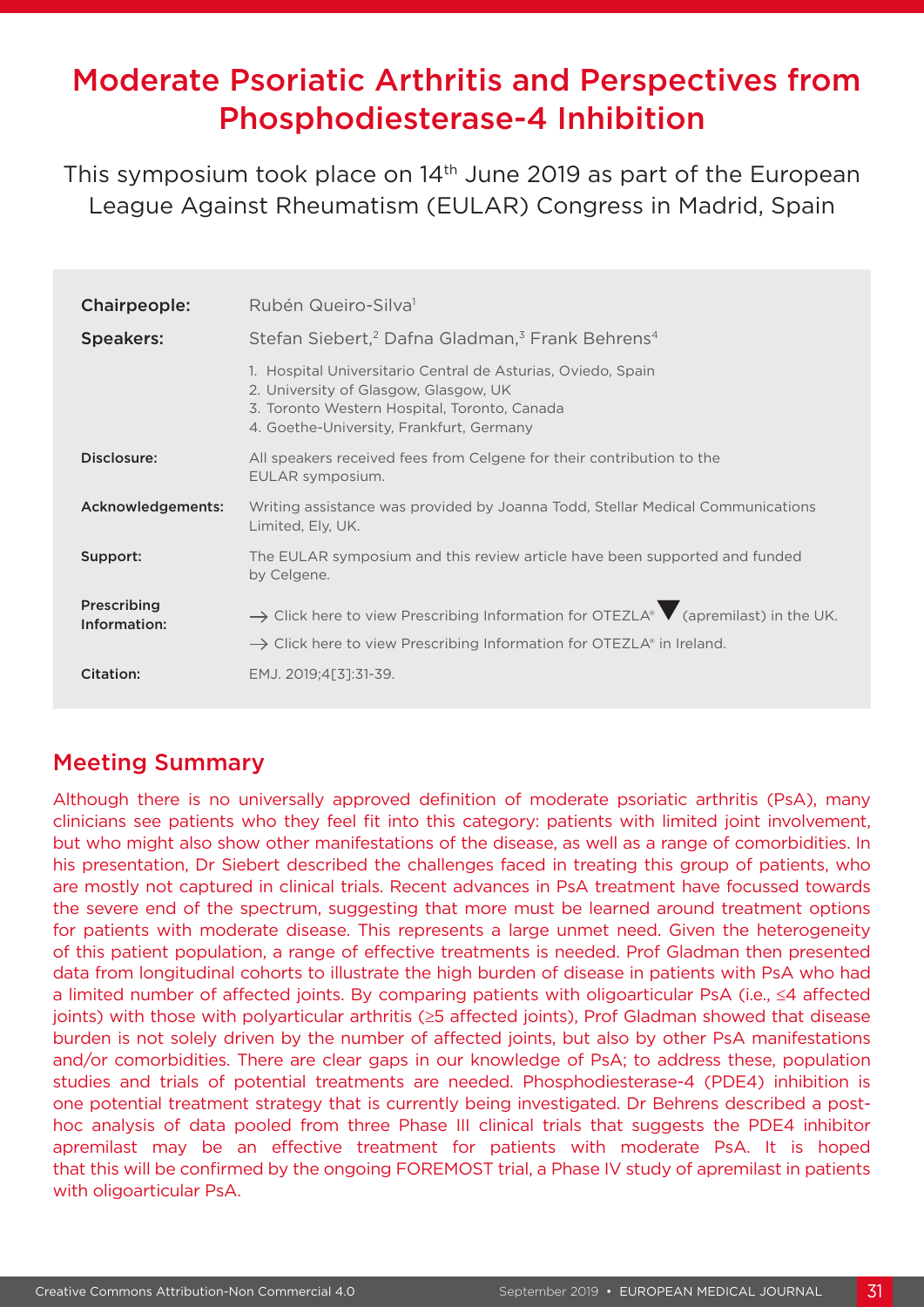### Introduction: Moderate Psoriatic Arthritis - What Does it Mean?

### Doctor Rubén Queiro-Silva

Dr Queiro-Silva opened the session by proposing a definition of the moderate-severity PsA patient: patients associated with a limited number of affected joints, including some with oligoarthritis and some in the lower range of polyarthritis.<sup>1-3</sup> Patients may have other core manifestations of PsA, such as dactylitis (inflammation of fingers and toes), enthesitis (inflammation of the insertion points of tendons and ligaments into bone), spinal disease, and skin and nail  $involvement.<sup>1-3</sup>$  They may also have common comorbidities associated with PsA.4 Patients with moderate PsA therefore have a significant disease burden.

Baseline data from the Spanish Rheumatology Society's (SER) recent-onset PsA registry confirm that patients with a low number of affected joints (i.e., who show an oligoarticular disease pattern) have pain and global disease activity scores that cannot be neglected.<sup>3</sup>

Dr Queiro-Silva illustrated the potential complexity of the moderate-severity PsA patient by describing a case from his clinic. A 24-yearold female presented with a very painful knee. An MRI scan showed that she had enthesitis and physical examination revealed dactylitis, which was not particularly painful. At the time of presentation, there was no joint synovitis.

The challenge for clinicians is therefore not only in defining the patient's disease, but in determining the best therapy based on a number of factors, including disease severity.

### Challenges in Psoriatic Arthritis Clinical Practice: Tailoring Treatments to Patients' Profiles

### Doctor Stefan Siebert

Increased knowledge regarding the immunopathogenesis of both psoriasis and PsA has led to major advances in our understanding of psoriatic disease. In the skin and enthesis, the immunological pathways are well-defined and relatively straightforward; however, in the joints, the picture is more complicated (Figure 1).5-7 This should be a consideration when a patient presents in clinic. This increased understanding of psoriatic disease has led to the development of a number of therapies directed at both extracellular and intracellular signalling pathways. The challenge for clinicians is deciding which treatment to choose for individual patients presenting with moderate disease.

### Informing Treatment Decisions in Psoriatic Arthritis

To help inform their decision, clinicians can draw on information from several sources, such as clinical trial data, guidelines and recommendations, and real-world data. However, it is important to recognise the limitations of some of these sources. For example, data from randomised clinical trials (RCT) in PsA are not easily translated into clinical practice. These trials are carried out under highly controlled conditions in homogeneous populations, meaning that they ultimately do not provide information on how to treat patients with significant comorbidities, infectious disease, or cancer. The primary endpoint in these studies is the American College of Rheumatology 20% improvement criteria (ACR20). This score has limitations in measuring improvements in patients with a limited number of affected joints, because of the obvious difficulty in showing a 20% improvement in this setting. In addition, ACR20 does not take into account the other manifestations of PsA (i.e., dactylitis, enthesitis, spinal disease, skin involvement) or quality of life (QoL). These are the issues that patients generally want to discuss in clinic. Another limitation of RCT is the over-representation of patients with more severe disease.

The European League Against Rheumatism (EULAR) has published treatment recommendations for patients with PsA.<sup>8</sup> These recommendations move patients through a series of steps depending on how well they respond to treatment. Closer examination of the EULAR recommendations, focussing on the peripheral joints, reveals that there are fewer treatment options (with less supporting evidence) for patients with moderate PsA than for those with severe disease.<sup>8</sup>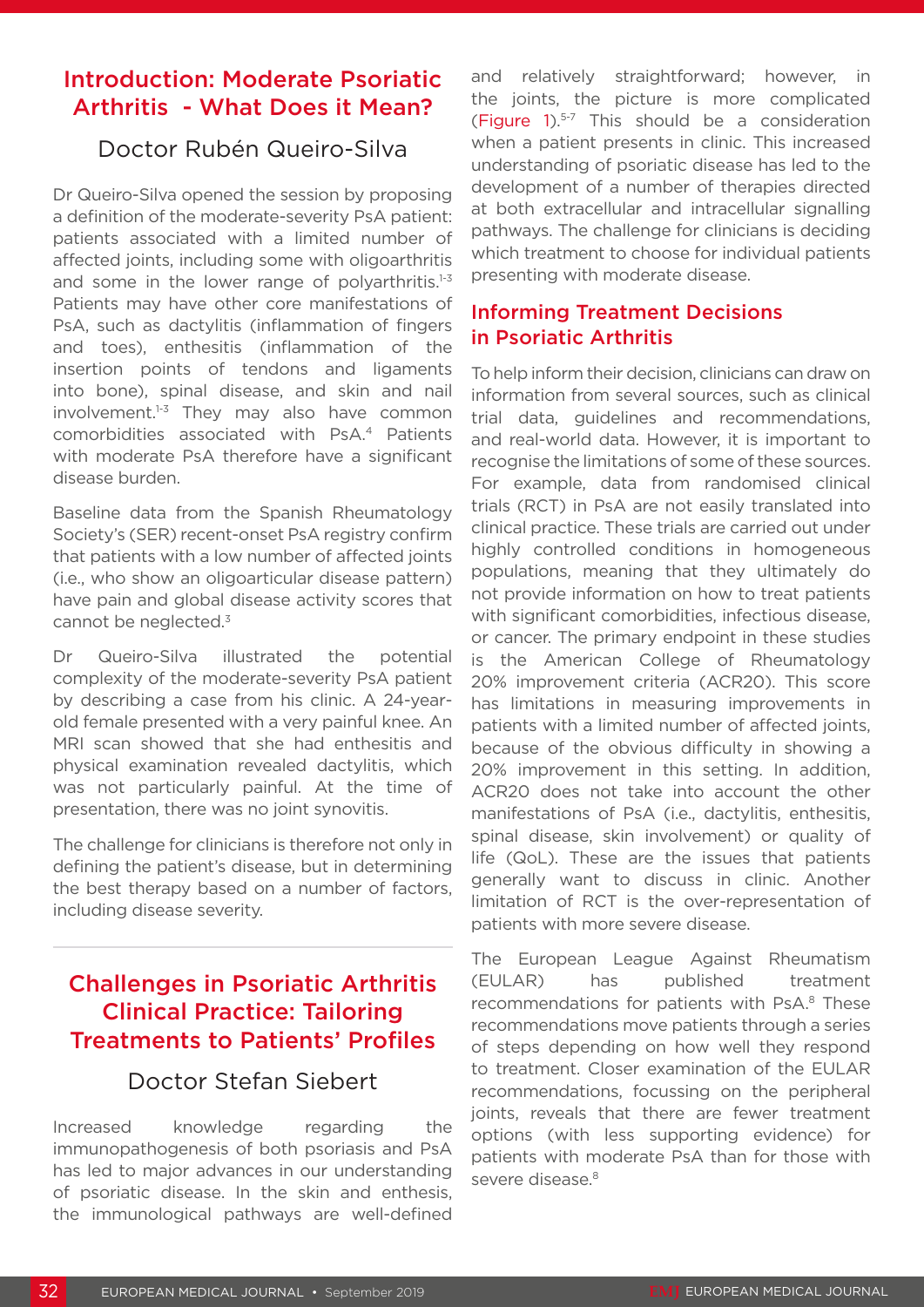

#### Figure 1: Inflammatory pathways in the enthesis, skin, and joints.

CXCL: chemokine ligand 1; IFN: interferon; IL: interleukin; M-CSF: macrophage colony stimulating factor; RANKL: receptor activator of nuclear factor κΒ ligand; Th: T helper; TNF: tumour necrosis factor. Adapted from Lubberts,<sup>5</sup> Merola et al.,<sup>6</sup> and Saxena et al.<sup>7</sup>

As stated by EULAR, "The primary goal of treating patients with PsA is to maximise health-related quality of life." Therefore, when considering which treatment to use, the principle of maximising health-related QoL should be applied.<sup>8</sup> Low disease activity levels are associated with better health-related QoL, patient-reported outcomes, and patient-acceptable symptom state.9-11 Nevertheless, patients with residual and moderate disease activity remain undertreated: a survey of PsA patients in North America and Europe showed that approximately one-third of those who were not receiving treatment considered themselves to have moderate disease.12 This undertreatment has an impact on QoL: data from the Dutch early PsA cohort (DEPAR) showed that patients with residual disease activity despite continuous methotrexate monotherapy had worse health-related QoL scores after 6 months than those who had achieved minimal disease activity.13

Stratification of patients according to various predictive factors (biomarkers, phenotype, and

comorbidities) to inform treatment choice is widely used in other fields, particularly oncology.<sup>14,15</sup> However, in PsA, stratification according to biomarkers is not possible, as none have yet been identified. Stratification by phenotype poses challenges in terms of variation in presentation (which is heterogenous and overlapping), joint distribution (approximately one-third of patients have oligoarthritis<sup>16,17</sup> and are less likely to achieve ACR20 after 48 weeks of treatment than those with polyarthritis),<sup>18</sup> and disease severity (patients with moderate disease activity who do not quite fit into the current treatment guidelines).

Comorbidities are common in PsA, and the concept of multimorbidity (the presence of ≥2 long-term conditions) is an important consideration. Multimorbidity increases with age<sup>19</sup> and is associated with reduced QoL, higher mortality, reduced socioeconomic status, higher treatment burden, higher rates of adverse drug events, and increased use of health services.<sup>19,20</sup> Data from the Australian Rheumatology Association (ARA) database show that 58% of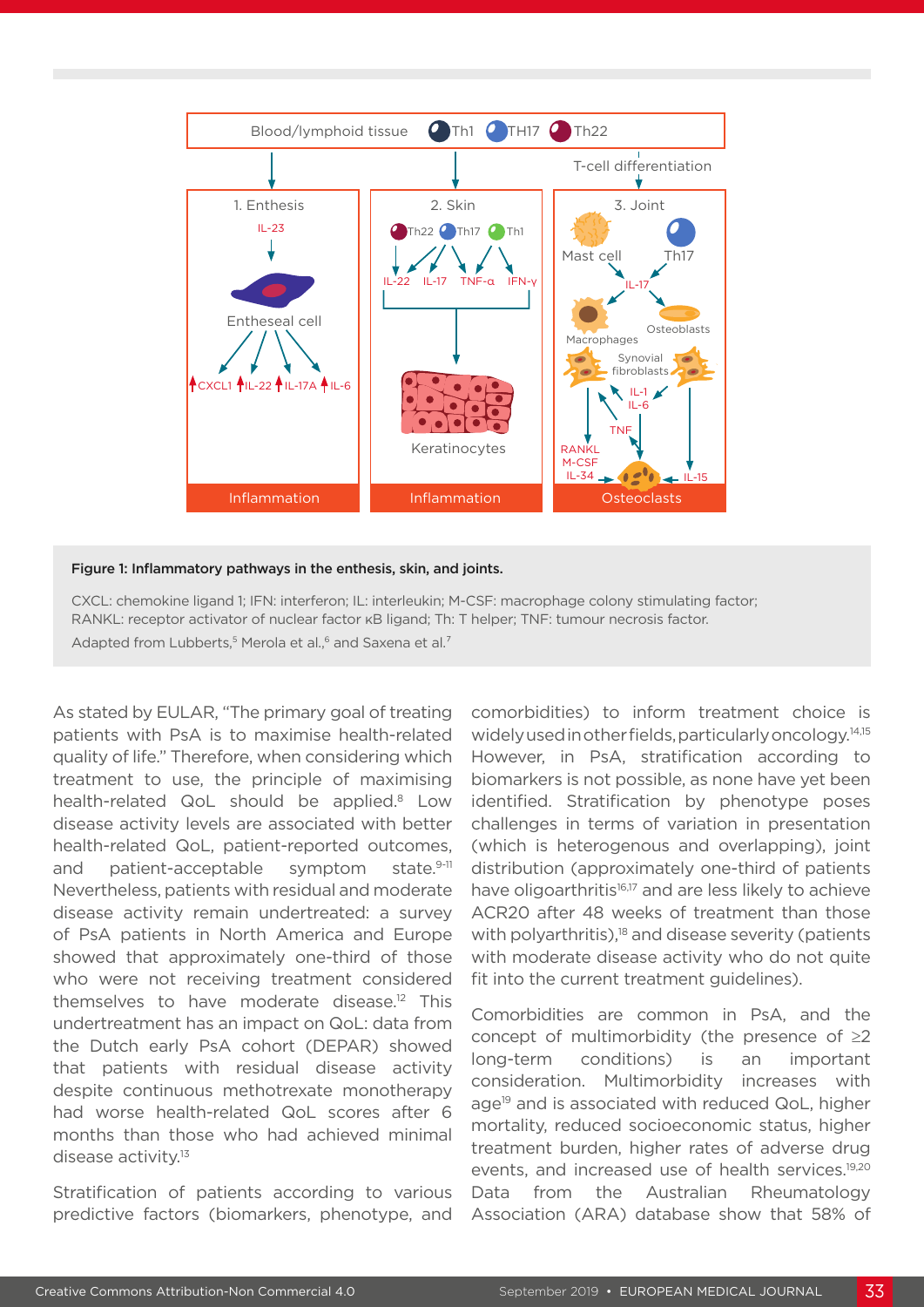patients with PsA have at least two conditions other than their PsA.<sup>21</sup> Patients with a higher number of comorbidities have worse disease activity and are less likely to respond to, or remain on, treatment.22

The prevalence of metabolic conditions, such as metabolic syndrome, obesity, and diabetes is increased in patients with PsA.23-28 In addition, patients with PsA are twice as likely to develop nonalcoholic fatty liver disease than patients with psoriasis (who in turn are twice as likely to develop this condition compared with the general population).29

Finally, patient preference should also be taken into account. A survey of patients in North America and Europe revealed several burdens that patients associate with their medication, including the need for frequent blood level monitoring, lifestyle compromises, and fear of injections.<sup>30</sup>

#### Summary

Although there have been major advances in PsA treatment, this has predominantly focussed on the severe end of the disease spectrum. Patients with moderate disease represent a considerable unmet need; their heterogeneity means that several treatment options are needed and tailoring treatment to the individual patient remains a challenge.

# Oligoarticular Psoriatic Arthritis: Lessons from Longitudinal **Cohorts**

### Professor Dafna Gladman

A significant barrier to the treatment of oligoarticular PsA is the requirement by some insurance payers that patients have a minimal number of affected joints to be eligible for certain treatments. However, as described below, patients with oligoarticular PsA (≤4 affected joints) have a significant burden of disease that is similar to that in patients with polyarticular disease.

Oligoarthritis is not uncommon: in a series of nine studies carried out between 1976 and 2018, each with >100 PsA patients, 25–50% of patients had oligoarthritis.<sup>31-39</sup> Oligoarthritis

occurs earlier in the disease course than polyarthritis;<sup>2</sup> therefore, it is important that these patients are treated effectively before further joint involvement occurs.

#### The Burden of Oligoarticular Psoriatic Arthritis

Data from several longitudinal cohorts show that patients with oligoarticular PsA have a significant disease burden. Using data from the German Collaborative Arthritis Centres, Huscher et al.<sup>4</sup> compared the burden of disease for patients with oligoarticular PsA (n=287) and polyarticular PsA (n=324).<sup>4</sup> They found that 63.3% of patients with oligoarthritis had osteoproliferations, compared with 43.2% of those with polyarthritis. Comorbid conditions were also more common in oligoarticular patients: present in 82.8% of oligoarticular patients compared with 68.3% of polyarthritic patients. The study also showed that few patients who had had oligoarticular disease for <5 years were given biologics. Patients who had oligoarticular disease for ≥5 years were more likely to receive opioids than those with early oligoarticular disease or those with polyarticular disease.

Baseline data from the SER recent-onset PsA registry show that 81.5% of patients have peripheral arthritis.3 Oligoarticular PsA has traditionally been thought of as a condition affecting the larger joints. However, data from the GRAPPA Composite Exercise (GRACE) study, in which 266 patients (53.0%) had oligoarthritis, showed that smaller joints are also commonly affected.40

In the Dutch early PsA cohort (DEPAR), SF-36 scores recorded at the time of diagnosis were very similar between patients with oligoarticular disease (n=151) and those with polyarticular disease (n=91), indicating a similar burden of disease, regardless of the number of ioints affected.<sup>1</sup>

Further data from DEPAR show the value of minimum disease activity (a composite measure of disease activity) in guiding treatment in both oligoarticular and polyarticular PsA.41 In addition, data from the TIght COntrol of inflammation in early Psoriatic Arthritis (TICOPA) trial show that other composite scores such as the Psoriatic Arthritis Disease Activity Score, GRAPPA composite score, and Composite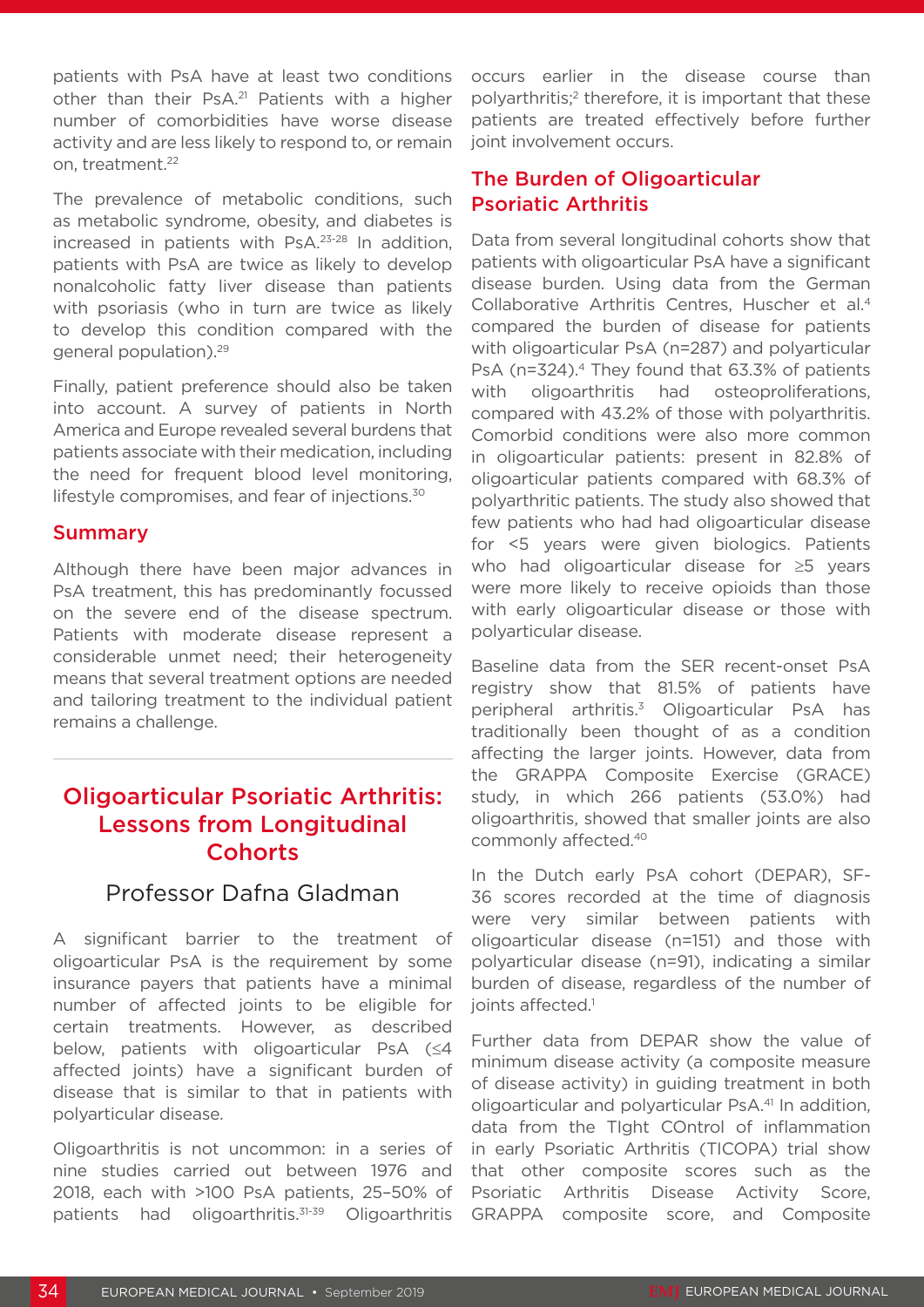Psoriatic Disease Activity Index tools were able to distinguish effectively between patients with oligoarthritis who were aggressively treated and those who received standard of care, and are therefore suitable for use even in patients with few affected joints.<sup>42</sup>

### Knowledge Gaps in Oligoarticular Psoriatic Arthritis

There is clearly a large disease burden associated with oligoarticular PsA, but to be able to develop treatment strategies for these patients, a number of gaps in our knowledge must be filled. Firstly, we need to determine how to identify and measure active disease. As explained by Dr Siebert, ACR20 is not appropriate because it is not possible to show a 20% improvement when only four joints are affected. Appropriate treatment goals need to be defined, and we need to determine which treatments have efficacy in this patient group. There is an obvious need for more data in oligoarticular PsA, for example, studies looking at treatment goals that incorporate the patients' perspective of disease burden, population studies looking at phenotypespecific outcomes, and RCT.

The FOREMOST study is one RCT that is currently underway.43 It is designed to investigate the

efficacy, safety, and tolerability of the PDE4 inhibitor apremilast in patients with early, oligoarticular PsA. Patients are eligible if they have had oligoarticular PsA for <2 years and have received nonsteroidal anti-inflammatories and/ or ≤1 conventional synthetic disease modifying antirheumatic drug at a stable dose for ≥3 months. Patients are randomised to apremilast or placebo and can continue to take their background therapies. Treatment will last for up to 24 weeks, after which patients can enter an extension phase and continue to receive apremilast for a further 24 weeks. The primary endpoint is minimal disease activity assessed by MDA-joints (i.e., the two articular minimal disease activity criteria plus three of the other five criteria) at Week 24.

#### Summary

Patients with oligoarticular disease may present with additional PsA core manifestations. In addition, these patients can also suffer from comorbidities. Overall, they can have a significant disease burden. Patients with PsA deserve appropriate treatment regardless of how many joints are affected.



#### Figure 2: cDAPSA scores over 1 year of treatment with apremilast 30 mg BID, stratified by cDAPSA category at Week 52.46

High disease activity (no shading): cDAPSA >27; moderate disease activity (green shading): cDAPSA >13–≤37; low disease activity (blue shading): cDAPSA >4–≤13; remission (grey shading): cDAPSA ≤4.

BID: twice-daily; cDAPSA: clinical Disease Activity for Psoriatic Arthritis; HDA: high disease activity; LDA: low disease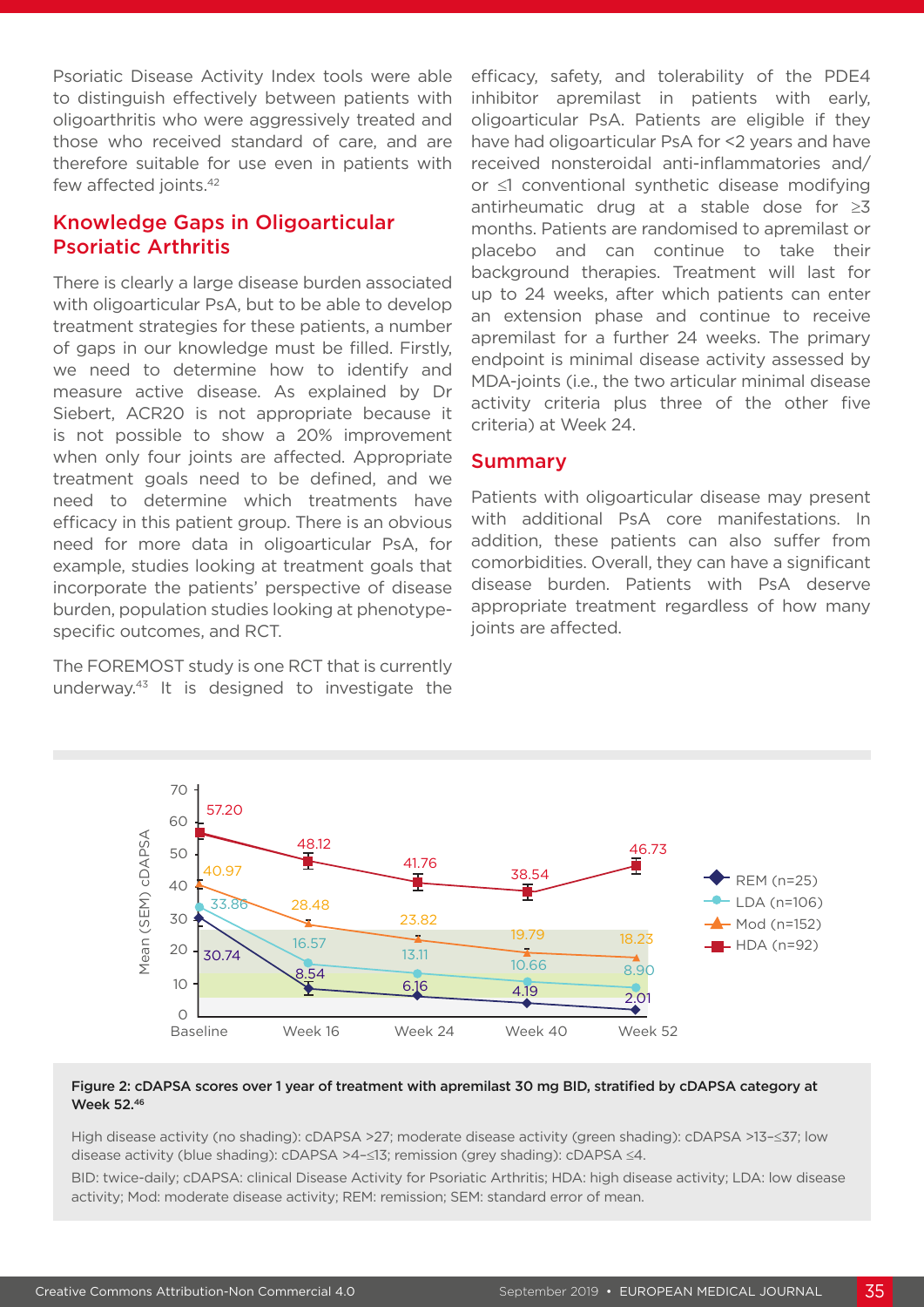# Learnings from Phosphodiesterase-4 Inhibition: Optimising Outcomes for Moderate Psoriatic Arthritis

### Doctor Frank Behrens

Oligoarthritis is part of the spectrum of moderate disease. Researchers in Switzerland have developed technology with a purely data-driven approach that involves a machine making this decision based on electronic patient records.<sup>44</sup> The technology clusters patients into phenotypes and can differentiate between patients who have oligoarthritis and those who may be closer to a polyarticular phenotype. In the future, this may help clinicians with their treatment decisions. Even with this technology, it is obvious that patients with oligoarticular disease represent a large proportion of the patient population.

As described by Prof Gladman, oligoarticular and polyarticular PsA have a similar impact on patients' QoL (as measured by SF-36). A possible explanation is that this might be driven by enthesitis, rather than joint count,<sup>1</sup> which adds to the argument that in patients with moderate disease, clinicians need to look beyond joint counts.

The goal of treatment in PsA is to optimise longterm health-related QoL and social participation through control of signs and symptoms, prevention of structural damage, and normalisation or preservation of function.45 Approximately 70% of patients with oligoarticular PsA have non-erosive disease;<sup>38</sup> however, if left untreated they might develop erosive disease. As described by Prof Gladman, composite scores such as clinical Disease Activity for Psoriatic Arthritis (cDAPSA) are valuable tools to measure treatment success.

### Evidence for Phosphodiesterase-4 Inhibition as a Treatment Option

The PDE4 inhibitor apremilast is currently licensed for the treatment of active PsA in adult patients who have had an inadequate response or who have been intolerant to a prior diseasemodifying antirheumatic drugs (DMARD) therapy. To investigate if patients treated with apremilast could reach treatment targets, an analysis was

carried out on pooled data from patients in three RCT who received treatment for 1 year.<sup>46</sup> Patients were grouped according to the cDAPSA category achieved at Week 52, and their mean cDAPSA trajectory was traced over 1 year from baseline. Patients who achieved treatment targets (low disease activity or remission) at Week 52 presented with lower disease activity at baseline. In addition, these patients had a greater and more robust decrease in cDAPSA score over 1 year than those with higher baseline disease activity (Figure 2). Probability estimates of shifting across various cDAPSA score categories from baseline to Week 52 were also presented. The probability of patients with moderate disease activity at baseline achieving treatment target (low disease activity or remission) at Week 52 was 46.9%.<sup>47</sup> while in patients with high disease activity at baseline, the probability of achieving treatment target was 24.9%.<sup>47</sup>

Control of disease activity in patients treated with apremilast also resulted in control of musculoskeletal manifestations of the disease.46 Patients who achieved treatment target had low mean swollen and tender joint counts (≤1.2 and ≤2.6, respectively) at Week 52. Mean dactylitis count was 0.0 at Week 52 in patients who achieved remission; patients who achieved low disease activity had a mean dactylitis count of 0.5. Similarly, enthesitis was also well controlled: patients who achieved remission had a mean Maastricht Ankylosing Spondylitis Enthesitis Score of 0.4 at Week 52; those with low disease activity had a mean score of 1.2.

It therefore appears that patients with moderate disease who achieve treatment target by Week 52 (based on cDAPSA score) can also achieve control of other PsA manifestations such as dactylitis and enthesitis when treated with apremilast.

In addition to RCT data, Dr Behrens also showed data from routine clinical practice in Germany. He referred to the Lapis PsA study, a prospective observational study carried out in Germany to evaluate the effectiveness of apremilast in 111 patients in a routine care setting.<sup>48</sup> At baseline, no patients had minimal or no symptoms, as assessed using the Physician' Global Assessment. After 4 months of treatment, this had increased to 65% of patients.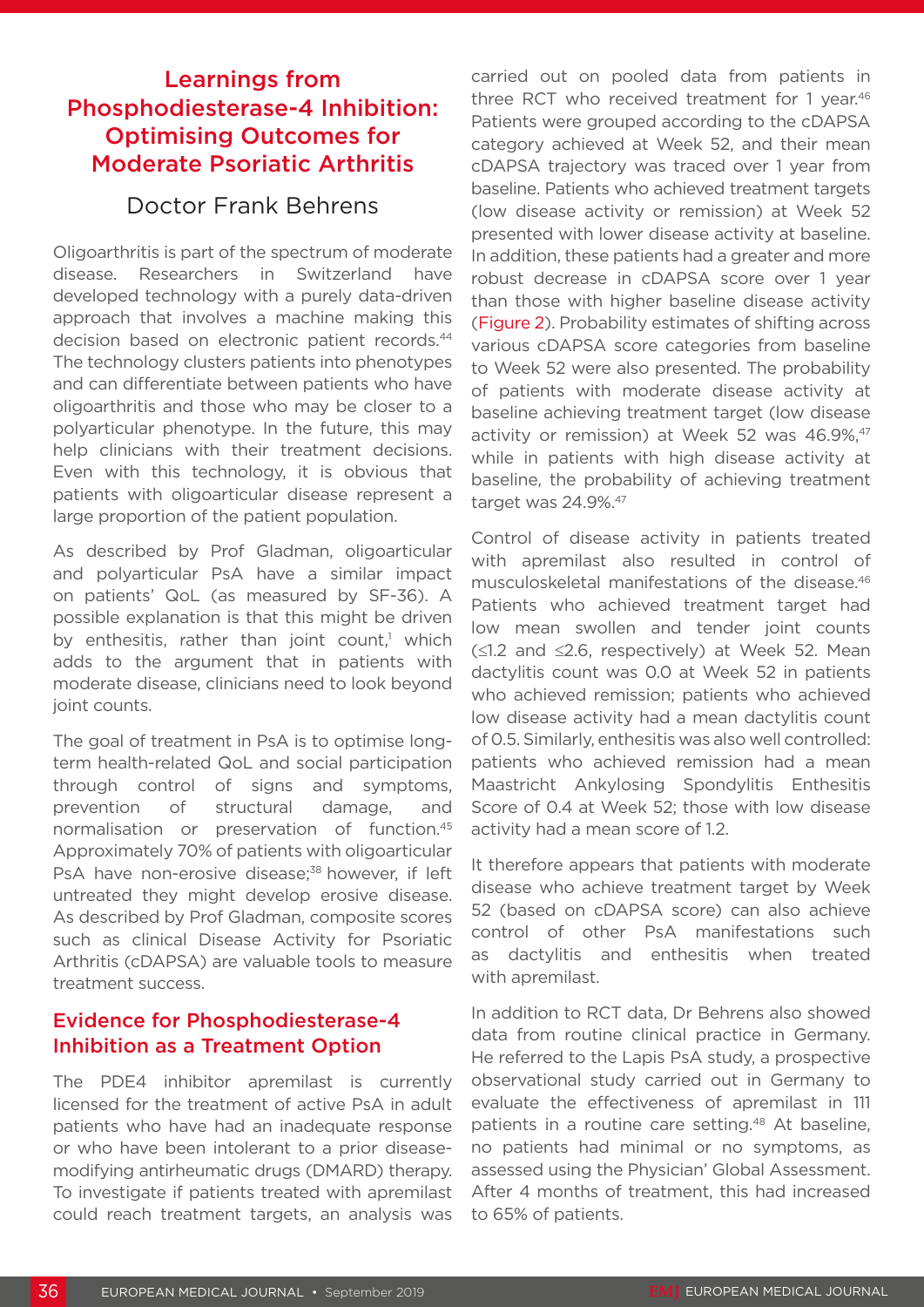#### Summary

Patients with moderate PsA represent a relevant population in clinical practice. Treatment strategies need to align with individual patient disease profiles. The data presented above suggest that apremilast is a potential treatment option for patients with moderate PsA. Further evidence will become available from the randomised. controlled FOREMOST trial.

### Question and Answer Session

#### Q: In the Swiss artificial intelligence model described by Dr Behrens, how sure can you be that the joint count is accurate?

A: Dr Behrens responded that no clear guarantee could be given, but it is also important to realise that this cannot be guaranteed in clinical and observational studies either. Prof Gladman said that there is research that shows the more highly trained an individual is, the more accurate the joint count. Dr Siebert commented that clinicians often underestimate the number of affected joints, so it is important to do a full 66/68 joint count every time the patient is in clinic.

#### Q: Regarding comorbidities and extraarticular involvement, which might have the greatest synergy with PsA to increase disease burden?

A: Dr Behrens responded that underestimation and undertreatment of moderate PsA leads to a cumulative disease burden. Inappropriate treatment may increase the risk for other comorbidities. Dr Siebert added that enthesitis seems to have a greater impact than other manifestations on patients' function.

#### Closing Remarks

Dr Queiro-Silva asked the speakers to sum up how close they think clinicians are to being able to tailor a therapeutic approach to individual patients.

Dr Siebert reiterated that clinicians need a lot of different therapies to choose from for patients with moderate PsA. There are tools available to help clinicians; patients with moderate disease should not be allowed to drift.

Prof Gladman said that clinicians are already trying to use a personalised approach, but that it would be nice to have a biomarker or an algorithm that would help clinicians define that patient's treatment pathway. This could happen in the next 5–10 years.

Dr Behrens stated that there have been many disappointments with biomarkers in other diseases, such as rheumatoid arthritis, and that is it unlikely that researchers will identify just a single biomarker that will give a clear picture. There are a lot of technologies being used, such as genomics and proteomics, but the information obtained has not been integrated. Artificial intelligence may provide a way forward with this. Dr Behrens estimated that we are 5–10 years away from completing the research, but perhaps 20 years away from having something tangible that can help clinicians in daily practice.

**Support:** The EULAR symposium and this review article have been supported and funded by Celgene.

#### References

- 1. Wervers K et al. Influence of disease manifestations on healthrelated quality of life in early psoriatic arthritis. J Rheumatol. 2018;45(11):1526-31.
- 2. Jones SM et al. Psoriatic arthritis: Outcome of disease subsets and relationship of joint disease to nail and skin disease. Br J Rheumatol.

1994;33(9):834-9.

- 3. Queiro R et al. Baseline data from the recent-onset psoriatic arthritis registry of the Spanish Society of Rheumatology. Abstract 2526. ACR/ ARHP Annual Meeting, 18 September, 2017.
- 4. Huscher D et al. Patients with psoriatic arthritis and oligoarthritic

subtype report higher disease burden than patients with a polyarthritic pattern – Data from the German Collaborative Arthritis Centres. Abstract 679. ACR/ARHP Annual Meeting, 29 September, 2015.

5. Lubberts E. The IL-23-IL-17 axis in inflammatory arthritis. Nat Rev Rheumatol. 2015;11(7):415-29.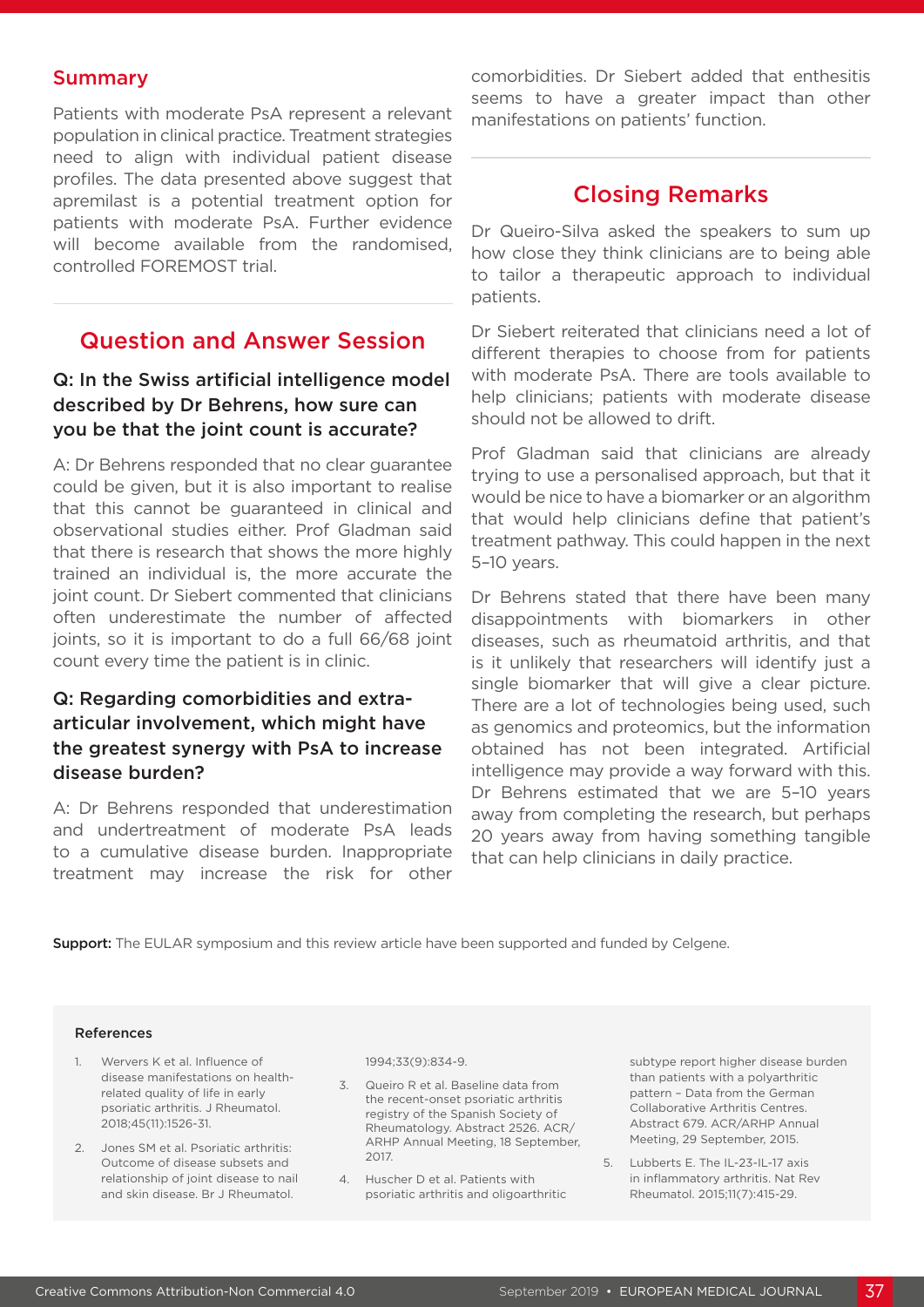- 6. Merola JF et al. Distinguishing rheumatoid arthritis from psoriatic arthritis. RMD Open. 2018;4(2):e000656.
- 7. Saxena A et al., "Cytokine pathways in psoriasis and psoriatic arthritis", Adebajo A et al. (eds), Psoriatic Arthritis and Psoriasis: Pathology and Clinical Aspects (2016), Switzerland: Springer International Publishing, pp.73-82.
- 8. Gossec L et al. European League Against Rheumatism (EULAR) recommendations for the management of psoriatic arthritis with pharmacological therapies: 2015 update. Ann Rheum Dis. 2016;75(3):499-510.
- Coates LC et al. Achieving minimal disease activity in psoriatic arthritis predicts meaningful improvements in patients' health-related quality of life and productivity. BMC Rheumatol. 2018;2:24.
- 10. Mease PJ et al. Prediction and benefits of minimal disease activity in patients with psoriatic arthritis and active skin disease in the ADEPT trial. RMD Open. 2017;3(1):e000415.
- 11. Chiowchanwisawakit P et al. Disease activity and functional status associated with health-related quality of life and patient-acceptable symptom state in patients with psoriatic arthritis in Thailand: A crosssectional study. Int J Rheum Dis. 2019;22(4):700-7.
- 12. Gottlieb A et al. Treatment patterns, unmet need and impact on patientreported outcomes of psoriatic arthritis in the United States and Europe. Rheumatol Int. 2019;39(1):121- 30.
- 13. Wervers K et al. Use of and response to methotrexate in early psoriatic arthritis: Results from the real world cohort, DEPAR study. Ann Rheum Dis. 2019;78(Suppl 2):1287-8.
- 14. Ahmadzada T et al. An update on predictive biomarkers for treatment selection in non-small cell lung cancer. J Clin Med. 2018;7(6):153.
- 15. Sørbye H et al. Secondary treatment and predictive factors for secondline chemotherapy after firstline oxaliplatin-based therapy in metastatic colorectal cancer. Acta Oncol. 2007;46(7):982-8.
- 16. Reich K et al. Epidemiology and clinical pattern of psoriatic arthritis in Germany: A prospective interdisciplinary epidemiological study of 1511 patients with plaquetype psoriasis. Br J Dermatol. 2009;160(5):1040-7.
- 17. Dönmez S et al. Clinical features and types of articular involvement in patients with psoriatic arthritis. Clin Rheumatol. 2015;34(6):1091-6.
- 18. Coates LC et al. Effect of tight control of inflammation in early psoriatic arthritis (TICOPA): A UK multicentre,

open-label, randomised controlled trial. Lancet. 2015;386(10012);2489- 98.

- 19. Barnett K et al. Epidemiology of multimorbidity and implications for healthcare, research, and medical education: A cross-sectional study. Lancet. 2012;380(9836):37-43.
- 20. National Institute for Health and Care Excellence. Multimorbidity: Clinical assessment and management (NG56). 2016. Available at: https:// www.nice.org.uk/guidance/ng56. Last accessed: 24 June 2019.
- 21. Sinnathurai P et al. Comorbidity in psoriatic arthritis and rheumatoid arthritis. Intern Med J. 2018;48(11):1360-8.
- 22. Ballegaard C et al. Impact of comorbidities on tumour necrosis factor inhibitor therapy in psoriatic arthritis: A population-based cohort study. Arthritis Care Res. 2018;70(4):592-9.
- 23. Crăciun L et al. Prevalence of metabolic syndrome in psoriatic arthritis and rheumatoid arthritis. Acta Medica Marisiensis. 2014;60(5):196-9.
- 24. Pehlevan S et al. Increased prevalence of metabolic syndrome in patients with psoriatic arthritis. Metab Syndr Relat Disord. 2014;12(1):43-8.
- 25. Feld J et al. Increased prevalence of metabolic syndrome and adipocytokine levels in a psoriatic arthritis cohort. J Clin Rheumatol. 2018;24(6):302-7.
- 26. Labitigan M et al. Higher rates and clustering of abnormal lipids, obesity, and diabetes mellitus in psoriatic arthritis compared with rheumatoid arthritis. Arthritis Care Res. 2014;66(4):600-7.
- 27. Bhole VM et al. Differences in body mass index among patients with PsA, psoriasis, RA and the general population. Rheumatology. 2012;51(3):552-6.
- 28. Dubreuil M et al. Diabetes incidence in psoriatic arthritis, psoriasis and rheumatoid arthritis: A UK population-based cohort study. Rheumatology. 2014;53(2):346-52.
- 29. Candia R et al. Risk of non-alcoholic fatty liver disease in patients with psoriasis: A systematic review and meta-analysis. J Eur Acad Dermatol Venereol. 2015;29(4):656-62.
- 30. Kavanaugh A et al. Psoriatic arthritis and burden of disease: Patient perspectives from the populationbased Multinational Assessment of Psoriasis and Psoriatic Arthritis (MAPP) survey. Rheumatol Ther. 2016;3(1):91-102.
- 31. Roberts ME et al. Psoriatic arthritis: Follow-up study. Ann Rheum Dis. 1976;35(3):206-12.
- 32. Kammer GM et al. Psoriatic arthritis:

A clinical, immunologic and HLA study of 100 patients. Semin Arthritis Rheu. 1979;9(2):75-97.

- 33. Gladman DD et al. Psoriatic arthritis (PSA) – An analysis of 220 patients. Q J Med. 1987;62(238):127-41.
- 34. Torre Alonso JC et al. Psoriatic arthritis (PA): A clinical, immunological and radiological study of 180 patients. Br J Rheumatol. 1991;30(4):245-50.
- 35. Michet CJ et al. Hip joint disease in psoriatic arthritis: Risk factors and natural history. Ann Rheum Dis. 2005;64(7):1068-70.
- 36. Lindqvist UR et al. The Swedish early psoriatic arthritis register – 2-year followup: A comparison with early rheumatoid arthritis. J Rheumatol. 2008;35(4):668-73.
- 37. Wilson FC et al. Time trends in epidemiology and characteristics of psoriatic arthritis over 3 decades: A population-based study. J Rheumatol. 2009;36(2):361-7.
- 38. Nossent JC, Gran JT. Epidemiological and clinical characteristics of psoriatic arthritis in northern Norway. Scand J Rheumatol. 2009;38(4):251- 5.
- 39. Gladman 2018; Data from the speaker; University of Toronto, Toronto, Ontario, Canada.
- 40. Coates LC et al. Reduced joint counts misclassify patients with oligoarticular psoriatic arthritis and miss significant numbers of patients with active disease. Arthritis Rheum. 2013;65(6):1504-9.
- 41. Luime J et al. Pasdas, Cpdai and MDA evolution in the first 6 months after diagnosis of early psoriatic arthritis patients: Results of the Depar study. Abstract 668. ACR/ARHP Annual Meeting, 29 September, 2015.
- 42. Coates LC et al. The dynamics of response as measured by multiple composite outcome tolls in the Tight Control of inflammation in early Psoriatic Arthritis (TICOPA) trial. Ann Rheum Dis. 2017;76(10):1688-92.
- 43. Celgene. Efficacy, safety, and tolerability study of apremilast to treat early oligoarticular psoriatic arthritis (FOREMOST). NCT03747939. https://clinicaltrials.gov/ct2/show/ NCT03747939.
- 44. Stekhoven D et al. Hypothesis-free analyses from a large psoriatic arthritis cohort support merger to consolidated peripheral arthritis definition without subtyping. Clin Rheumatol. 2017:36(9):2035-43.
- 45. Smolen JS et al. Treating axial spondyloarthritis and peripheral spondyloarthritis, especially psoriatic arthritis, to target: 2017 update of recommendations by an international task force. Ann Rheum Dis. 2018;77(1):3-17.